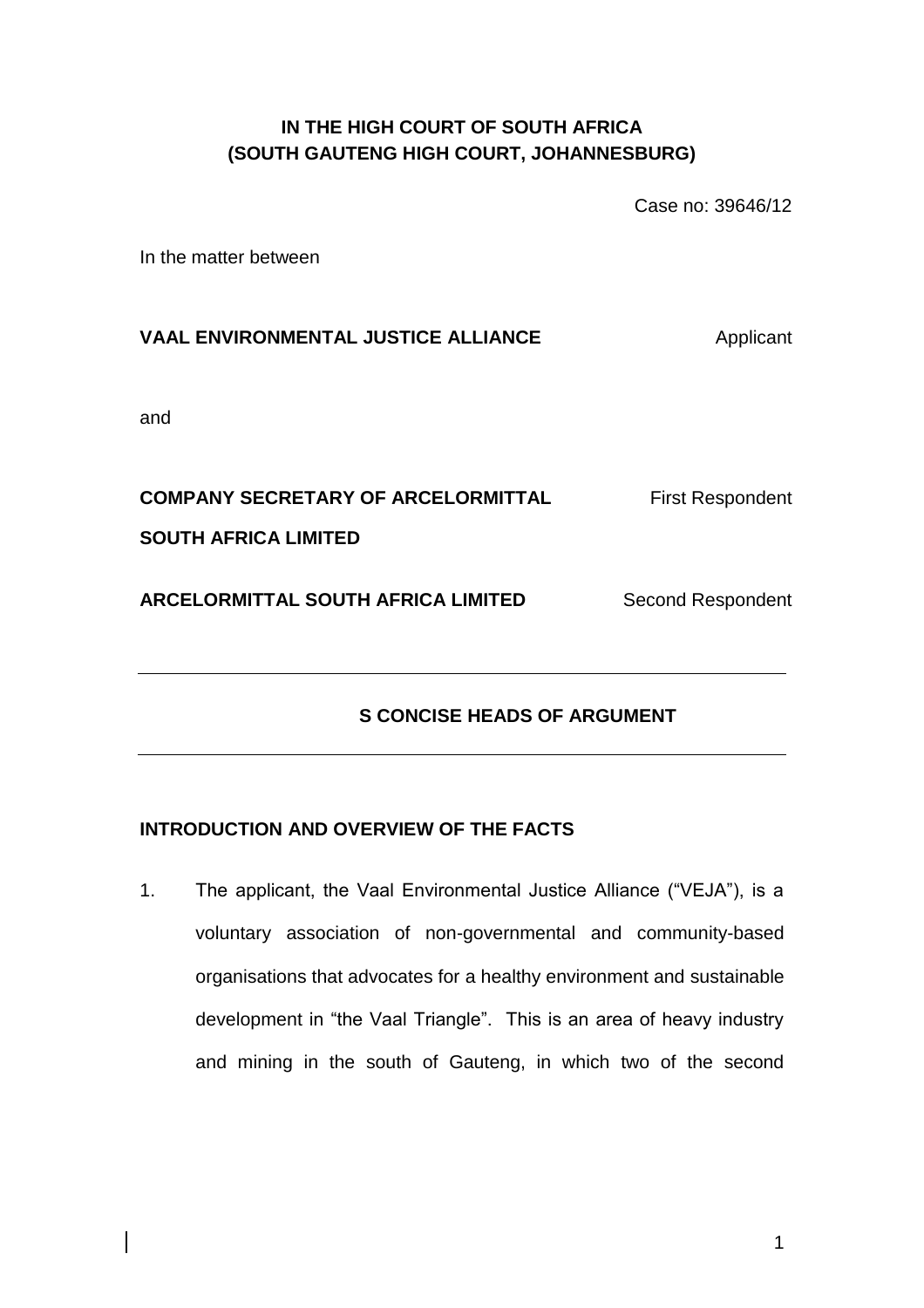respondent's major steel-plants are situated, namely its Vanderbijlpark and Vereeniging sites.<sup>1</sup>

- 2. The applicant seeks an order in terms of section 78(2) of the Promotion of Access to Information Act 2 of 2000 ("PAIA") compelling the respondents to furnish information sought under two requests it made under section 53(1) of PAIA.
- 3. The first request was made on 15 December 2011. The applicant sought a copy of the Environmental Master Plan ("the Master Plan") developed by the second respondent ("AMSA") for the rehabilitation of its Vanderbijlpark site, together with any progress reports relating to its implementation. <sup>2</sup> The Master Plan comprises a consolidation of numerous specialist tests for pollution levels and environmental impacts at the Iscor/ArcellorMittal sites.<sup>3</sup> It identified the second respondent's "priority areas",<sup>4</sup> and informed the second respondent's environmental management strategy for alleviating pollution and rehabilitating its work sites over a 20-year period.<sup>5</sup>
- 4. The second request was made on 13 February 2012. This request sought records relating to the closure and rehabilitation of ArcelorMittal's so-called "Vaal Disposal Site", situated in Vereeniging.<sup>6</sup>

2

 1 FA, paras 3-6: Vol. 1, pp. 6-9.

<sup>&</sup>lt;sup>2</sup> Annexure SM10: Vol. 2, pp. 102-106

 $^3$  FA, paras 13-15: Vol 1, pp. 12-16; AA, para 32.2 and 32.3: Vol. 3: p. 207.

<sup>4</sup> FA para 15.7: Vol 1, pp. 16-17.

<sup>&</sup>lt;sup>5</sup> FA, paras 16-17: Vol 1, pp. 17-19.

<sup>6</sup> Annexure SM37: Vol. 2, pp. 165-171.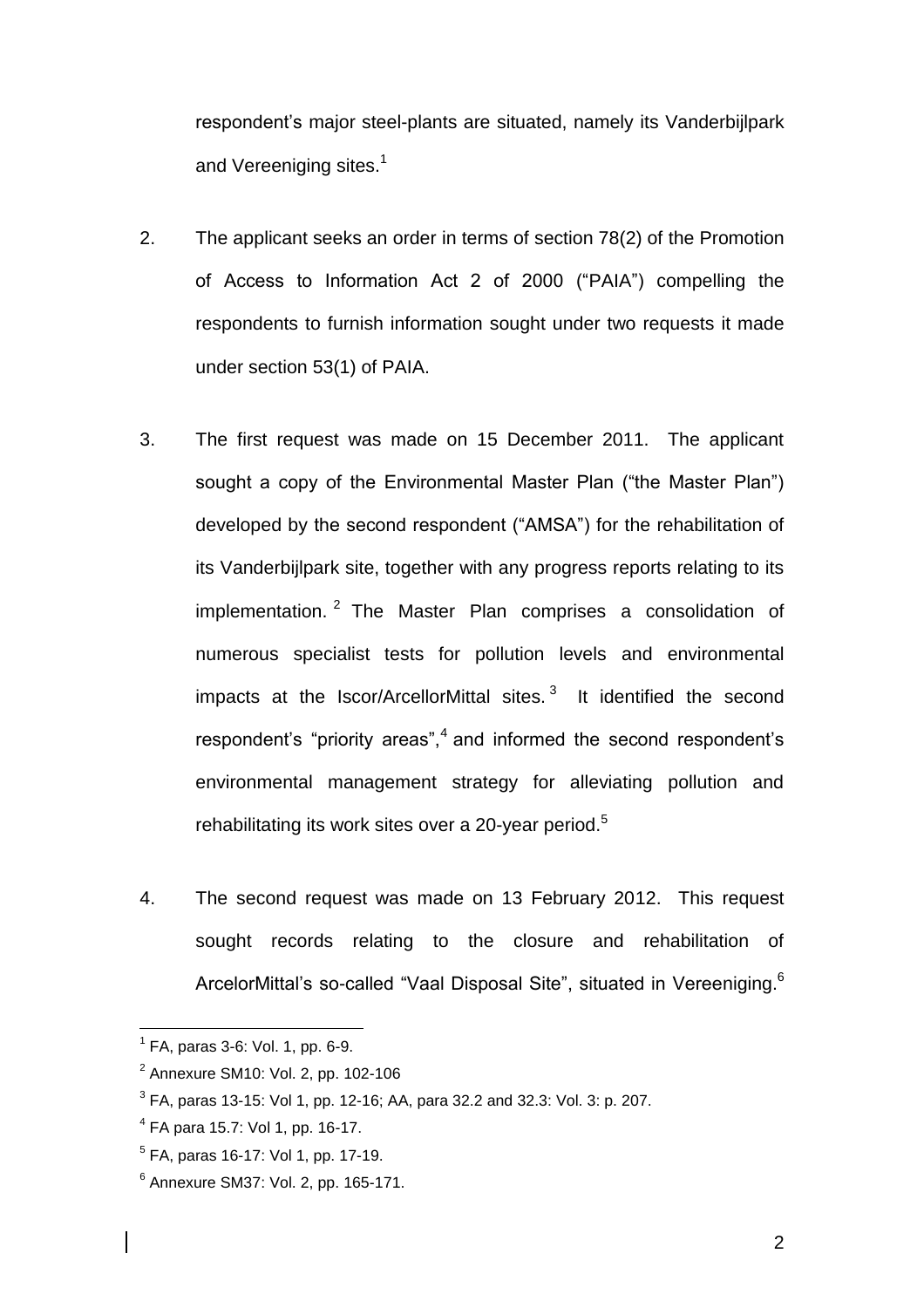The second respondent illegally dumped hazardous waste on this unlicensed site, which prompted the Department of Environmental Affairs ("DEA") and Gauteng Department of Agriculture and Rural Development ("GDARD") to take enforcement action in May 2007.<sup>7</sup>

5. The applicant motivated both requests on the following grounds:

*"The requested documents are necessary for the protection of the section 24 constitutional rights and are requested in the public interest. VEJA requires the requested documents to ensure that ArcellorMittal South Africa Limited carries out its obligations under the relevant governing legislation . . . VEJA seeks to ensure that the operations are conducted in accordance with the law, that pollution is prevented and that remediation of pollution is properly planned for, and correctly and timeously implemented."* <sup>8</sup>

6. The respondents refused both requests in letters dated 18 and 25 April 2012.<sup>9</sup> After receiving PAIA refusals from the relevant government departments and exhausting internal appeals in respect of those refusals, <sup>10</sup> the applicants launched this application on 19 October 2012.

#### **THE RESPONDENTS' GROUNDS OF REFUSAL**

7. The basis for the respondents' refusal was the same for both requests. They alleged that the applicant had failed to establish that the records were "required" to protect the right to an environment not harmful to health or well-being under section 24 of the Constitution, and so did not

 7 FA, para 49: Vol 1: p. 33.

 $^8$  Annexure SM 10: Vol 2, p. 106; Annexure SM37: Vol 2, p. 170.

 $^9$  Annexures SM17 and SM19: Vol 2, pp. 126-129.

 $10$  FA, paras 48 and 54.1: Vol 1, pp. 32 and 37-38; RA, para 8: Vol 3, pp. 248-249.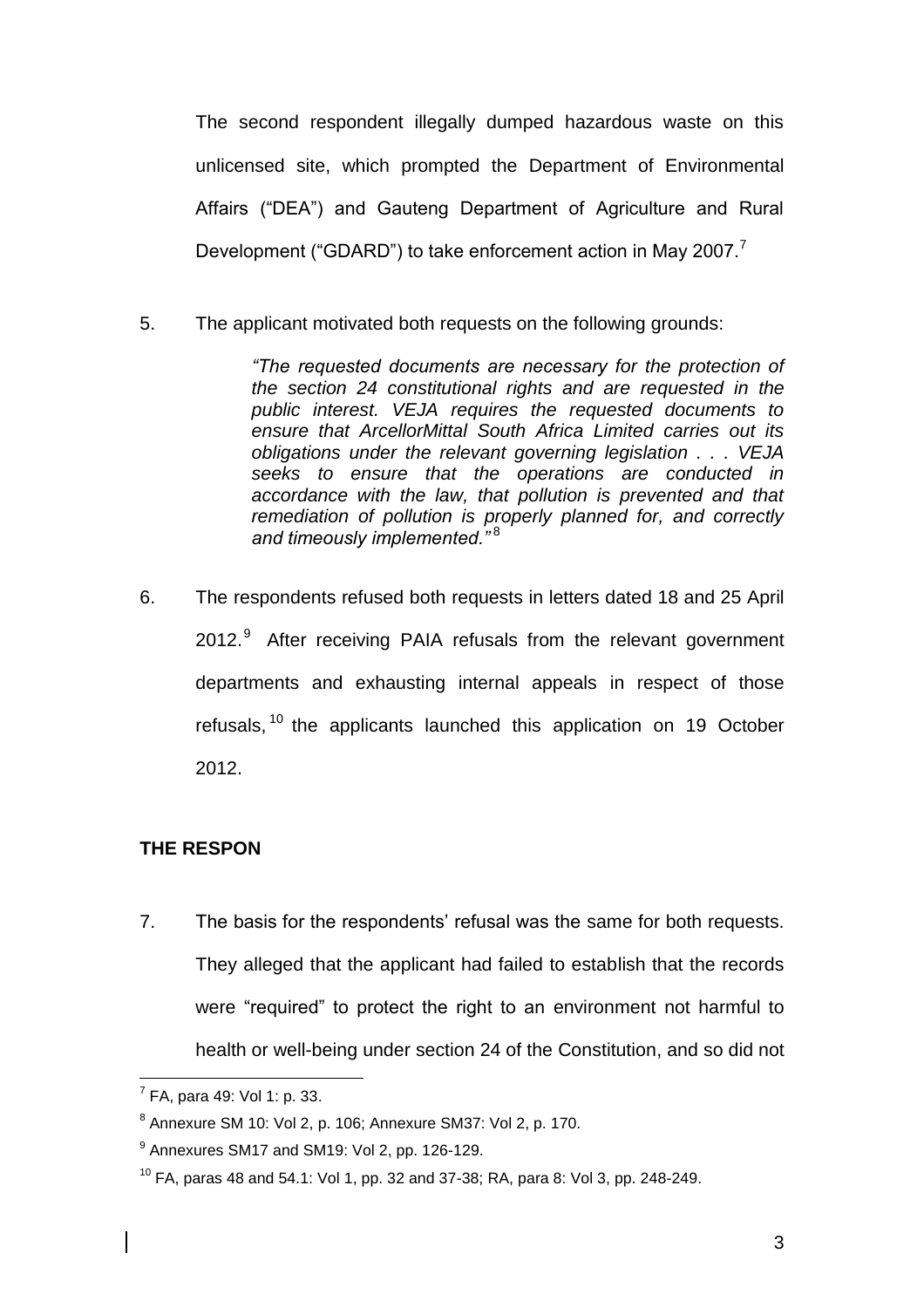meet the requirement for access to information under section 50(1)(a) of PAIA.

- 8. In their answering affidavit, the respondents substantiate this claim, by averring that:
	- 8.1. The requested records could only be sought under section 24(b) of the Constitution, since the request was premised on the allegation that the State had failed in its constitutional obligation to take all reasonable enforcement measures as required under section 24(b), and that the applicant could not rely on section 24(b) without the joinder of the State.<sup>11</sup>
	- 8.2. The right under section 24(a) of the Constitution "can only be invoked by a person against a private individual where it is necessary for that person to protect his or her health or wellbeing against harm", and that the applicants had not alleged such harm. The allegation that AMSA's activities impacted on the environment and that AMSA had not complied with environmental legislation did not suffice to establish a threat to the right under s  $24(a)$ . <sup>12</sup>
	- 8.3. The applicants improperly sought to rely on section 24 in order to assume a right to monitor and enforce AMSA's compliance with environmental laws; to "usurp" the role of authorities in

<sup>&</sup>lt;sup>11</sup> AA, para 15: Vol 3, p. 200.

<sup>12</sup> AA, para 16: Vol 3, p. 201.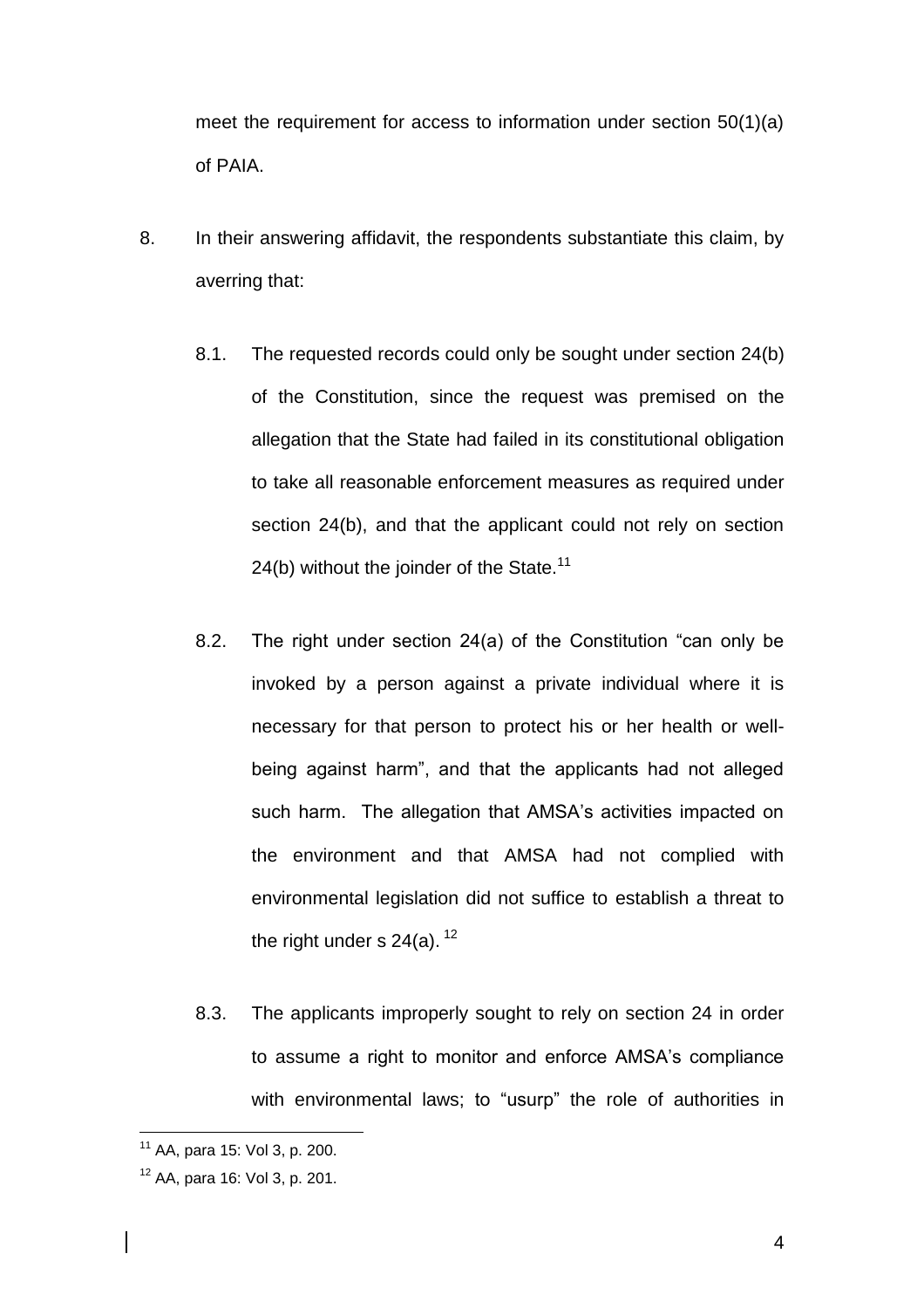ensuring AMSA's statutory compliance; and to establish "a parallel enforcement agency" that bypassed statutory enforcement and compliances mechanisms and processes.<sup>13</sup>

- 8.4. The Master Plan cannot afford the applicant a substantial advantage in the exercise or protection of the s 24 environmental right on the basis that the Master Plan is *"outdated and irrelevant"* and "*scientifically and technically flawed*".<sup>14</sup>
- 9. The respondents contend further that, even if the applicant establishes that it requires access to the requested records to protect or exercise a right, it is not entitled to an order compelling AMSA to disclose the records. This is so, the respondents contend, because AMSA only declined the request on the basis that the applicant had not met the threshold requirements of s 50(1)(a), and it is entitled to consider the requests further to determine whether any of the grounds of refusal under s  $50(1)(c)$  apply.<sup>15</sup>

## **THE APPLICANT REQUIRES THE RECORDS FOR THE EXERCISE OF THE RIGHT UNDER SECTIONS 24(a) AND 24(b) OF THE CONSTITUTION**

10. The applicant submits that access to the records is required, and may be requested, by the applicant, as an NGO acting in the public interest,

<sup>13</sup> AA, paras 16-27: Vol 3, pp. 201-205.

<sup>14</sup> AA, paras 29-37: Vol 3, pp. 205-218.

<sup>15</sup> AA, paras 76.2 and 76.3: Vol 3, pp. 235-236.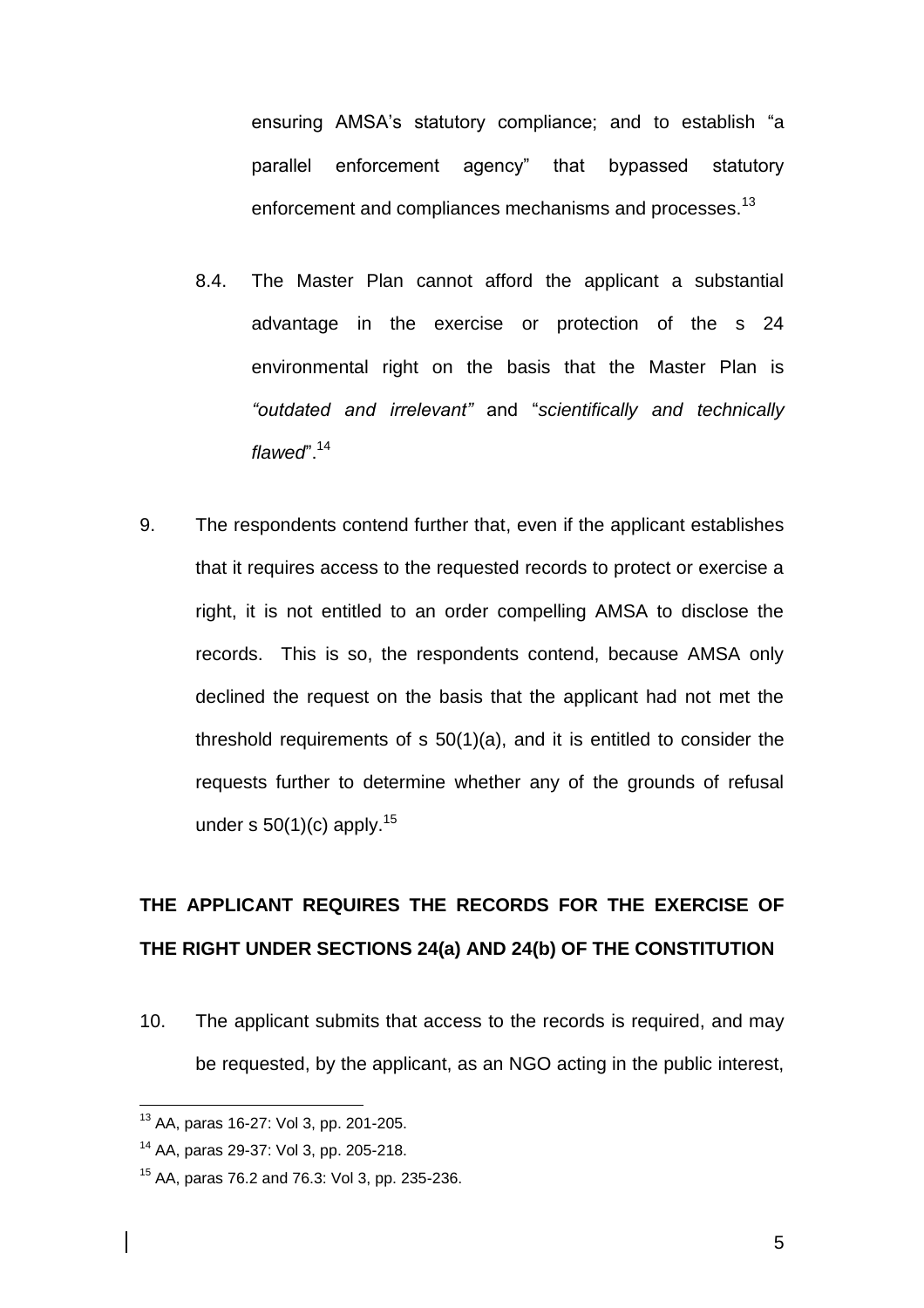in the exercise and protection of both the section 24(a) constitutional right to live in an environment that is not harmful to people's health or well-being as well as the section 24(b) right to have the environment protected through reasonable legislative and other measures that *inter alia* prevent pollution and ecological degradation.

- 11. The Supreme Court of Appeal has held that "required" in s 50(1)(a) of PAIA means "reasonably required", and that the question whether a person is entitled to a particular record must be determined on the facts of each case.<sup>16</sup> In *Clutchco (Pty) Ltd v Davis*, Comrie AJA interpreted the phrase "required for the exercise or protection of any rights" to mean "reasonably required, provided it is understood to connote a substantial advantage or an element of need". $17$
- 12. The Courts have been wary of not undermining the scope and objects of the constitutional right of access to information by setting the bar too high.<sup>18</sup> As Currie and De Waal point out, it should be borne in mind that a requester is seeking access to information that is not currently possessed. As a result, a requester will not usually know its contents, and accordingly cannot be expected to demonstrate a link between the record and rights with any degree of detail or precision.<sup>19</sup>

<sup>16</sup> *Unitas Hospital v Van Wyk and Another* 2006 (4) SA 436 (SCA) ([2006] 4 All SA 231) at para 6 (*per* Brand JA), at para 45 (*per* Cameron JA), at para 56 (*per* Conradie JA).

<sup>17</sup> *Clutchco (Pty) Ltd v Davis* 2005 (3) SA 486 (SCA) ([2005] 2 All SA 225), para 13.

<sup>18</sup> See, for example, Cameron JA in *Unitas Hospital v Van Wyk (per* Cameron JA) para 31; *M&G Media Ltd and Others v 2010 FIFA World Cup Organising Committee South Africa Ltd and Another* 2011 (5) SA 163 (GSJ), paras 354-355.

<sup>19</sup> Currie & De Waal *The Bill of Rights Handbook* 3 ed (2005) 697.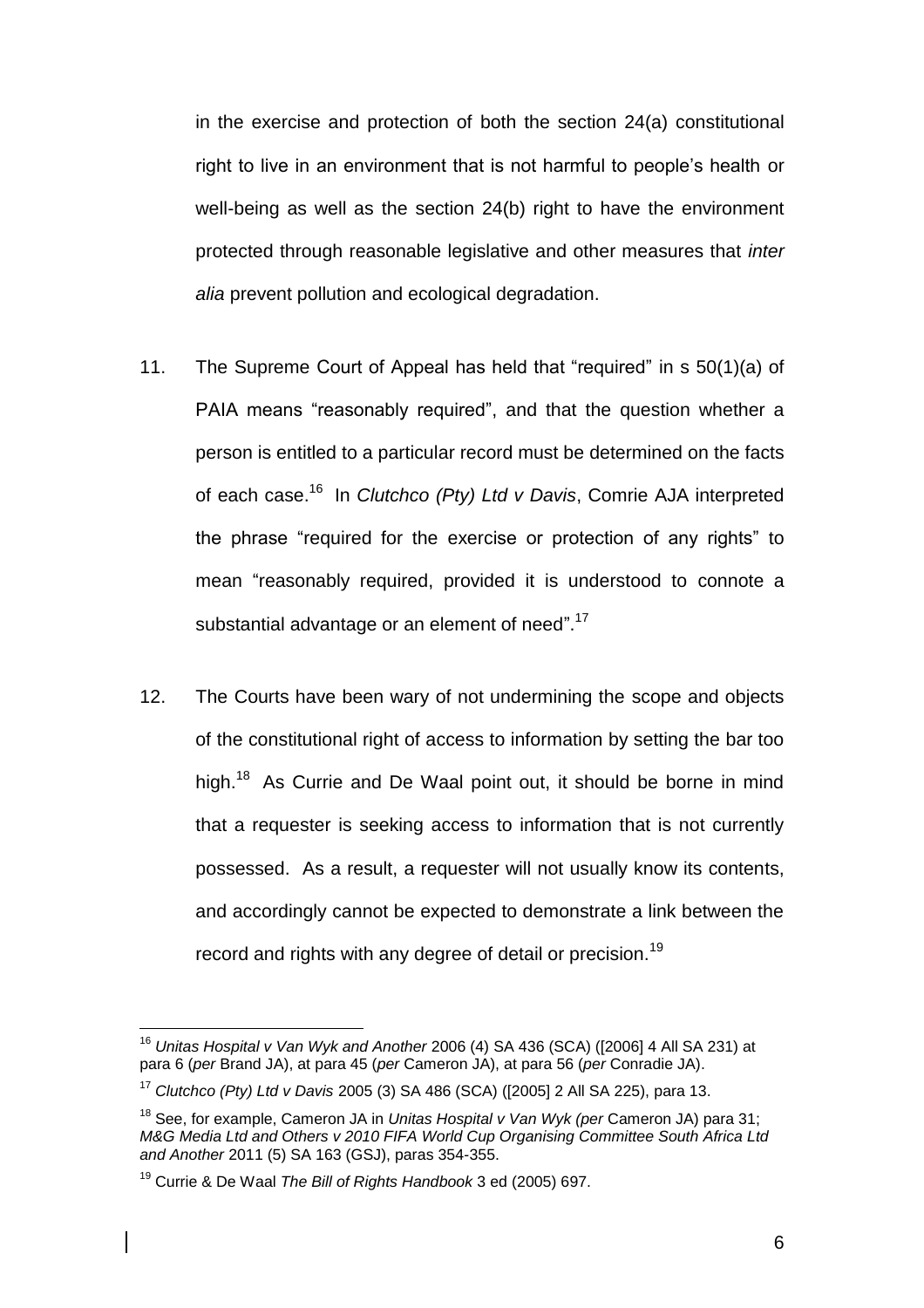- 13. The words "required for the exercise or protection of any rights" must therefore be interpreted so as to enable access to such information as will *enhance and promote* the exercise and protection of rights.<sup>20</sup> On this standard, a record will be "required" where there has been a demonstration of some connection between the requested information and the exercise or protection of the right. $21$
- 14. The importance of public access to information on pollution, hazardous materials and activities, and environmental impacts, for the exercise and protection of environmental rights has been widely recognised under international and foreign law.<sup>22</sup>
- 15. The applicant submits that the exercise and protection of the right to a healthy environment does indeed entail civil society organisations playing an active role in environmental governance. This includes, at the very least, assessing the compliance status of any enterprise or facility that carries on activities that impact on the environment. This role is *complementary* to the duties and functions of the State. It does

 $\overline{a}$ <sup>20</sup> *Unitas Hospital v Van Wyk (per* Cameron JA) para 31. *&G Media Ltd and Others v 2010 FIFA World Cup Organising Committee South Africa Ltd and Another* 2011 (5) SA 163 (GSJ), paras 354-355.

<sup>21</sup>*M&G Media Ltd and Others v 2010 FIFA World Cup Organising Committee South Africa Ltd and Another* 2011 (5) SA 163 (GSJ), para 352; Currie & Klaaren *The Commentary on the Promotion of Access to Information Act* (2002) 5.11 at p 68.

 $22$  See, for example, the Rio Declaration on Environment and Development (United Nations) Conference on Environment and Development, 1992), principle 10; the Convention on Access to Information, Public Participation in Decision-Making and Access to Justice in Environmental Matters ("the Aarhus Convention", Denmark, 1998), preamble; Directive 2003/4/EC of the European Parliament and of the Council on Public Access to Environmental Information, 28 January 2003, preamble; *Guerra and Others v Italy*, European Court of Human Rights ("ECHR")*,* case no. 116/1996/735/932, 19 February 1998, para 60; *Oneryildiz v Turkey,* ECHR, case no. 48939/99, 20 November 2004, para 90; *Social and Economic Rights Action Centre and the Centre for Economic and Social Rights v Nigeria*, African Commission on Human and People's Rights, comm. no. 155/96, 27 May 2002 at para 53.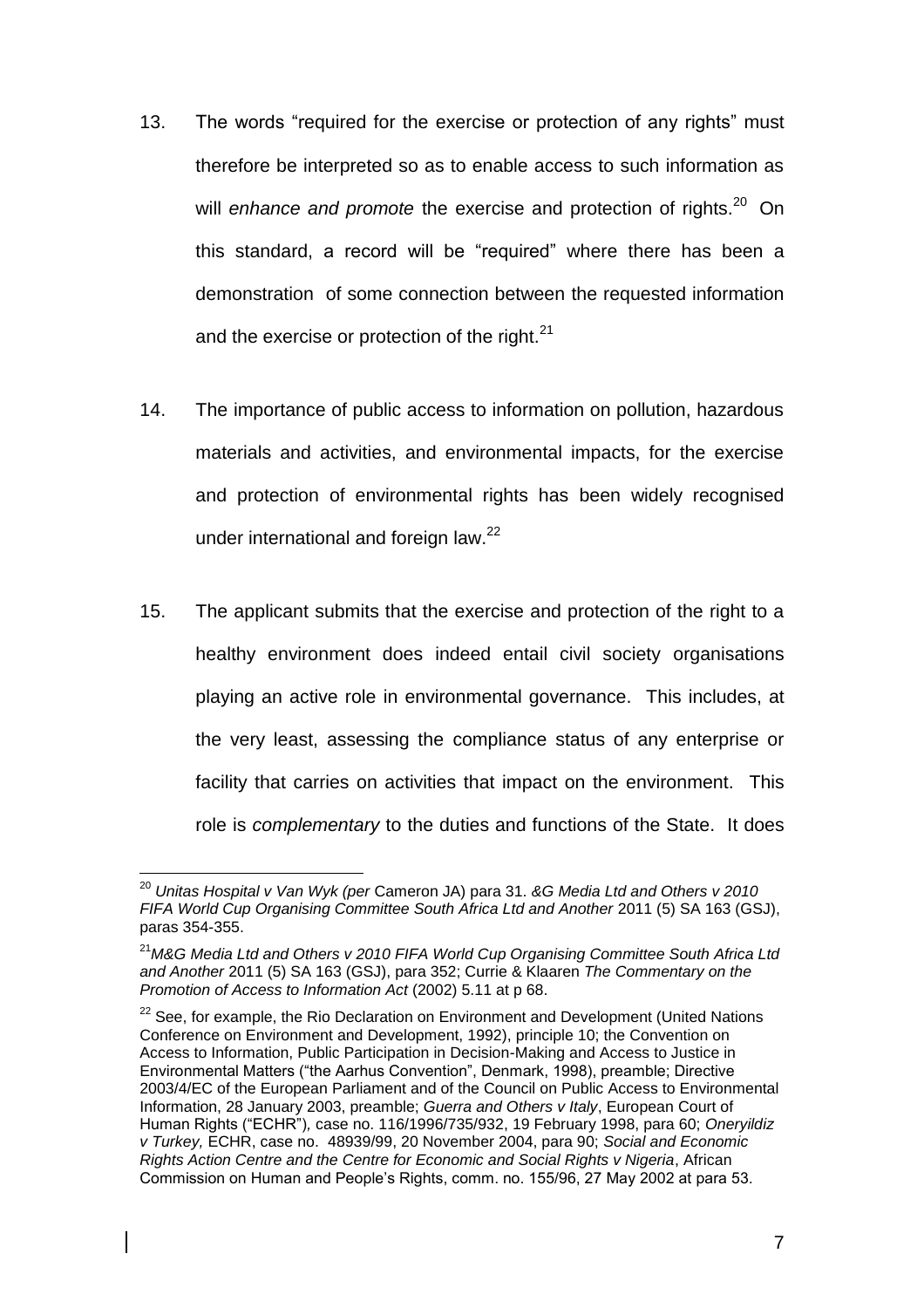not entail civil society "usurping" the role of the State, but rather the exercise of the statutory powers and responsibilities afforded civil society and the public at large, and *collaboration* with the authorities to protect the environment.

- 16. The Constitution and environmental framework legislation contemplate that civil society plays an important role in environmental governance. $^{23}$ Our courts have also recognised the importance of the public's role in matters concerning the environment.<sup>24</sup>
- 17. Furthermore, the State has explicitly adopted a model of "partnership and co-regulation" in specific environmental management laws and policies, which encourages civil society NGOs and local communities to play an active role in environmental governance. The model is

 $\overline{a}$ 

 $^{23}$  See section 24 read with the standing provisions of section 38 and the right to information held by private bodies under section 32 of the Constitution. Several provisions in the National Environmental Management Act, 1998 (i.e. the national framework legislation for environmental management, enacted to give effect to section 24 of the Constitution) expressly provide for civil society to play a monitoring and enforcement role in the protection of the environment, including sections 28, 31, 31Q(1A), 32 and 33. Moreover, there are many other environmental statutes, including the so-called specific environmental management Acts that provide rights to members of the public. These include: the National Water Act 36 of 1998 (ss 10(2)(c), chs 7-9 and 14); the National Environmental Management: Protected Areas Act 57 of 2003 (ss 2(b) and (f), 5, 31(d), 32(d), 39-42); the National Environmental Management: Biodiversity Act 10 of 2004 (ss 2(c), 7, 11(n), 43-45, 47, 49, 74(1), 99, 100); the National Environmental Management: Air Quality Act 39 of 2004 (ss 5, 8(c), 19(4) and (6), 38(3), 39(h), 56, 57); the National Environmental Management: Integrated Coastal Management Act 24 of 2008 (ss 5, 23, 42, 43, 53, 93); and the National Environmental Management: Waste Act 59 of 2008 (ss 2(b), 5, 11(7), 60, 61, 64, 72, 73, 75).

<sup>24</sup> See, for example, *Fuel Retailers Association of Southern Africa v Director-General: Environmental Management, Department of Agriculture, Conservation and Environment, Mpumalanga Province and Others* 2007 (6) SA 4 (CC), paras 75 and 76; *Biowatch Trust v Registrar Genetic Resources and Others* 2009 (6) SA 232 (CC) ; 2009 (10) BCLR 1014 (CC), para 19; *Petro Props (Pty) Ltd v Barlow and Another* 2006 (5) SA 160 (W); paras 57-60, 73- 74; *Earthlife Africa (Cape Town) v Director-General: Department of Environmental Affairs and Tourism and Another* 2005 (3) SA 156 (C) at paras 70 and 82; *Director: Mineral Development, Gauteng Region and Another v Save the Vaal Environment and Others* 1999 (2) SA 709 (SCA), paras 13 and 20.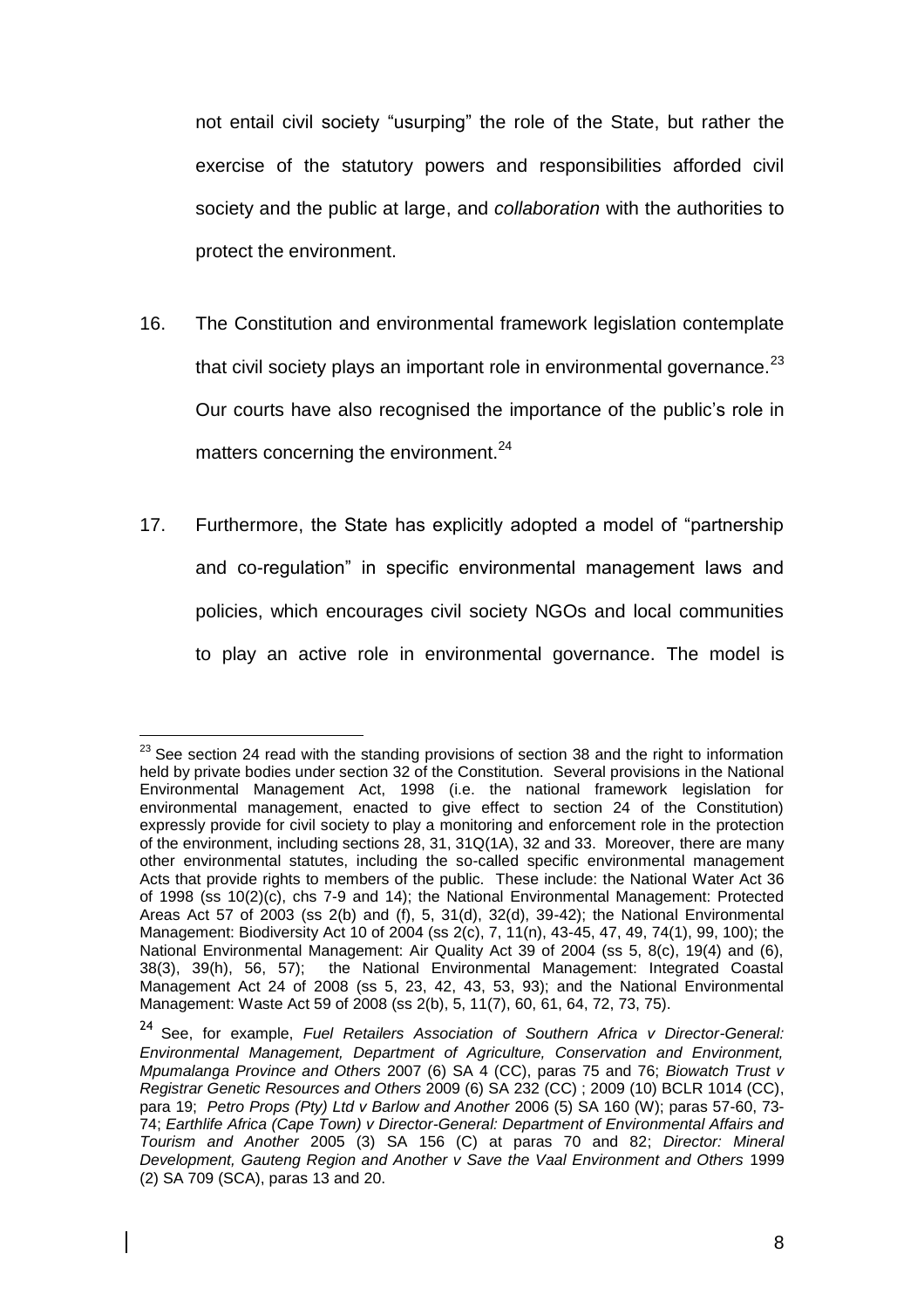premised on the express recognition that the State does not alone have the capacity to enforce compliance.<sup>25</sup>

- 18. By exercising such a role, civil society does not "bypass" the statutory mechanisms for enforcement, nor does it purport to take the law into its own hands in requesting the records from the respondents. To the contrary, civil society relies upon, and seeks to ensure the effectiveness of the statutory enforcement mechanisms*.* However, in order to do so, the applicant requires access to environmental information.<sup>26</sup>
- 19. Given AMSA's history of pollution and serious environmental law violations (which are a matter of public record and are admitted), the applicant's concern over harmful pollution at and around Vanderbijlpark Steelworks and the Vaal disposal site, and about AMSA's noncompliance with its environmental obligations, are well founded. $27$

<sup>&</sup>lt;sup>25</sup> See, for example, the National Waste Management Strategy (promulgated in terms of section 6 of the Waste Act), GG 35306 of 4 May 2012, GN 344, at pp. 19-20 and 33; the Proposed National Water Resource Strategy 2 (for 2013 to 2017), GG 35648 of 7 September 2012, GN 721, at pp. 52, 65; The National Framework for Air Quality Management, 2007, GG 30284 of 11 September 2007, GN 1138, at p. 22; Proposed Amendments to the National Framework for Air Quality Management, 2012, GG 36161 of 15 February 2013, GN 115, at p. 25.

 $26$  See FA, paras 45-46: Vol 1, p. 27.

 $27$  FA, paras 41-42: Vol 1, pp. 27-30; AA, paras 60-64: Vol 3, pp. 226-228; RA, paras 18-27: Vol 3, pp. 253-256.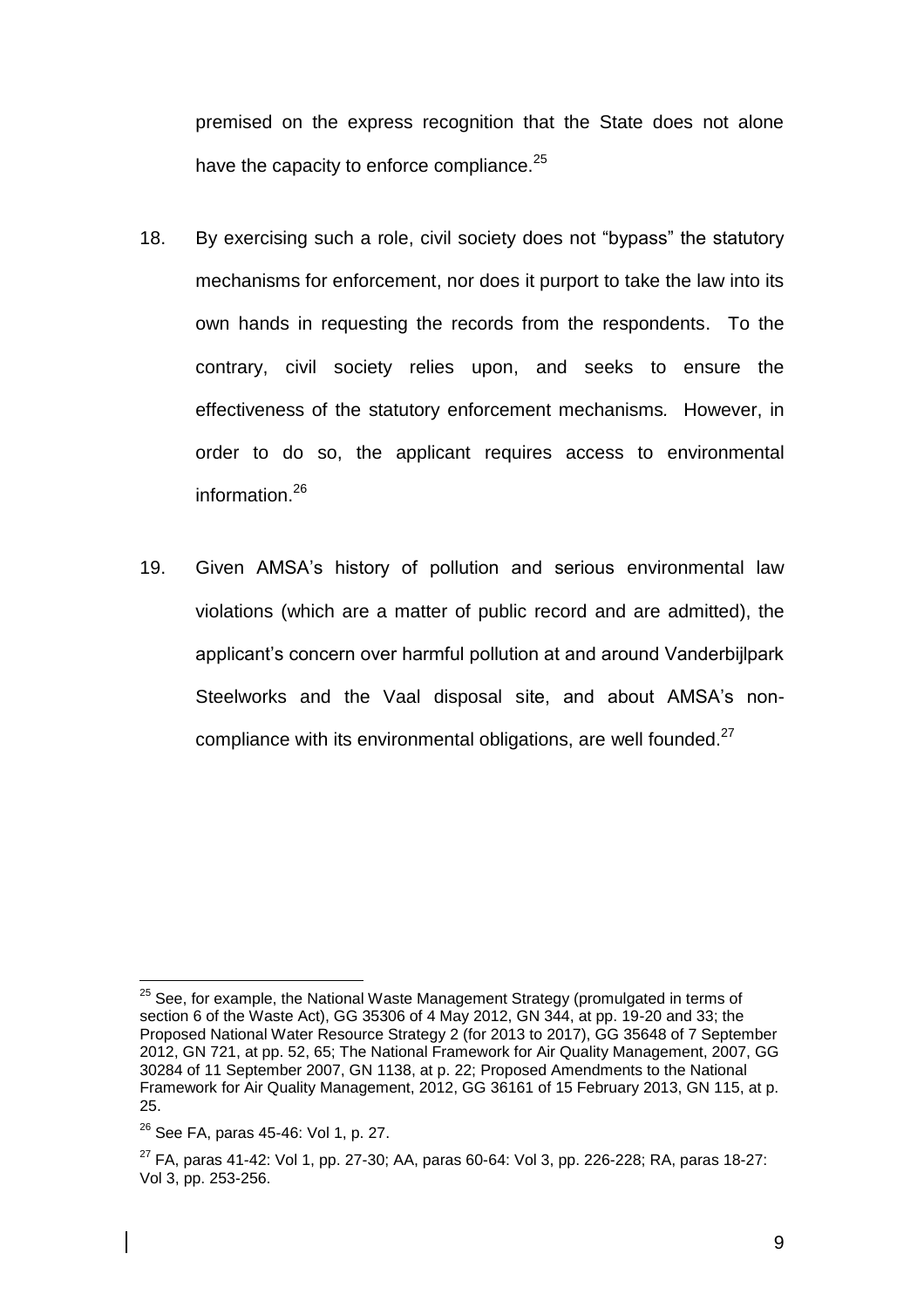## **THE RELEVANCE OF THE MASTER PLAN FOR THE EXERCISE AND PROTECTION OF ENVIRONMENTAL RIGHTS**

- 20. The respondents' contention that the Master Plan is "*outdated and irrelevant*" does not address the applicant's reason for requiring this record. The Master Plan will provide a valuable baseline of data in respect of the pollution levels at the Vanderbijlpark site. Given the scope of the Master Plan, and the two-years of scientific investigations that informed it, it remains a vital source of data against which the applicants can assess the focus and findings of the more recent studies allegedly conducted by AMSA, and the subsequent rehabilitation measures it has taken. Thus, even if it were accepted that the Master Plan is "outdated" (which is not accepted given that the applicant has not had sight of the Master Plan), it does not follow that it is "irrelevant" for the exercise of the rights under s 24 of the Constitution.<sup>28</sup>
- 21. In respect of the respondents' allegation that the Master Plan had 'scientific and technical flaws', the applicants note that the respondents do not suggest that the underlying data  $-$  i.e. the measurements of pollution levels taken in the numerous studies conducted to inform the Master Plan – was inaccurate or scientifically flawed. AMSA's contentions suggest only that the *conclusions* drawn from such measurements were skewed by the application of erroneous standards, or were otherwise 'scientifically unfounded'.

10

<sup>28</sup> RA, paras 30-31: Vol. 2, p. 257.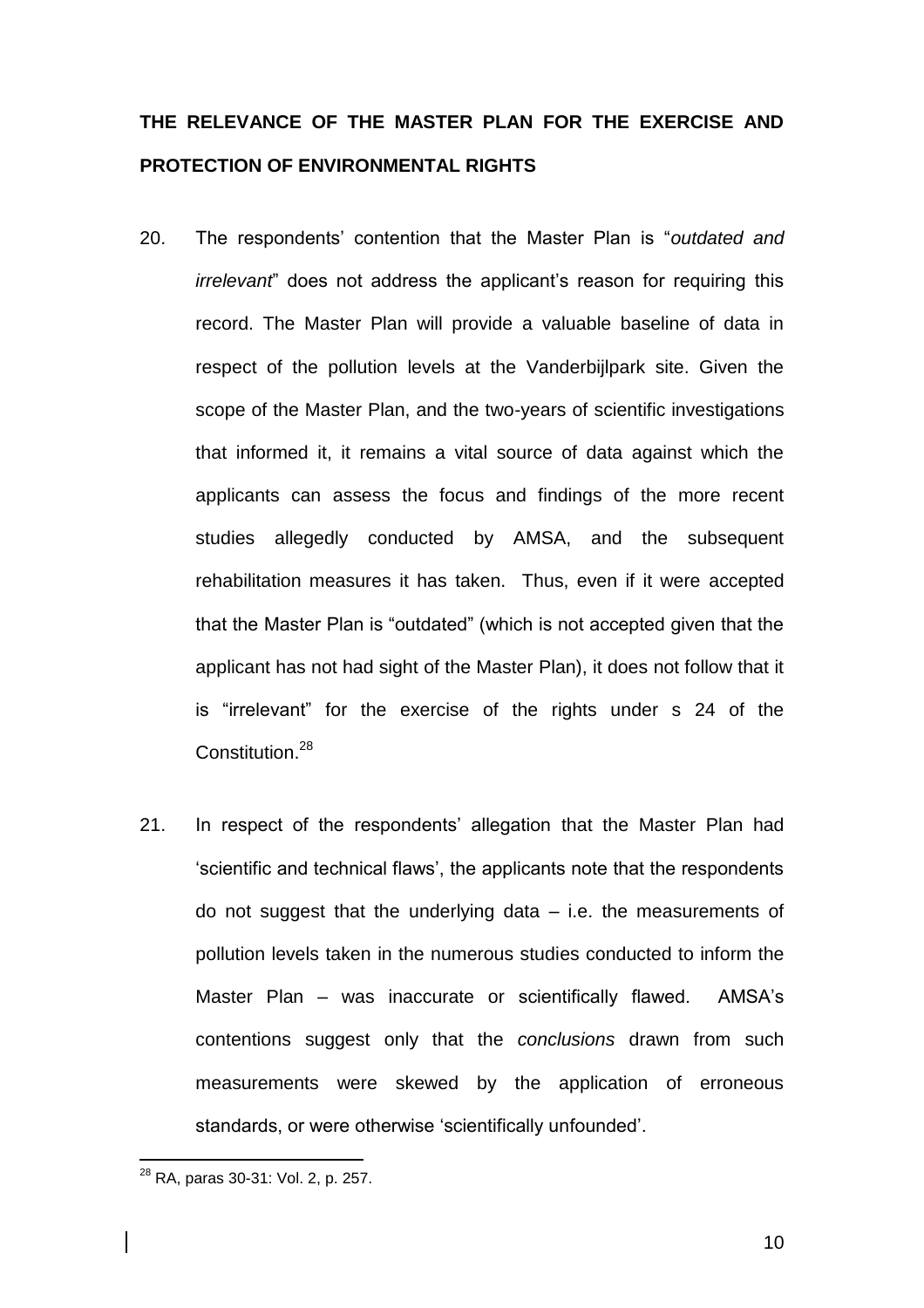- 22. In any event, it does not suffice for the respondents to make bald allegations that the findings in the studies that informed the Master Plan were scientifically inaccurate. This is particularly so given that:
	- 22.1. It appears that AMSA never gave any indication to its own shareholders that the Master Plan was scientifically inaccurate. On the contrary, the Master Plan is mentioned regularly in the AMSA's Annual Reports and these reports indicate that the Master Plan constitutes AMSA's primary environmental management strategy document.<sup>29</sup>
	- 22.2. AMSA submitted the Master Plan to the State authorities, and relied upon the Master Plan to obtain authorisations and licences. The regulatory authorities in turn relied upon the Master Plan in providing authorisations and licences.<sup>30</sup>

#### **THE RELIEF SOUGHT**

- 23. We submit that AMSA's interpretation of s 50(1) of PAIA is incorrect as a matter of law, and contrary to the scheme and objects of PAIA, read with section 32 of the Constitution.
- 24. In the event that AMSA was of the view that any of the grounds of refusal applied, it was required to allege this in its answering affidavit, as an alternative to its primary argument, and make out the necessary

 $^{29}$  FA, paras 16: Vol 1, pp. 17-18; AA, para 54: Vol 3, p. 223.

<sup>30</sup> FA, para 17: Vol 1, p. 18; AA, para 55: Vol 3, p. 224.